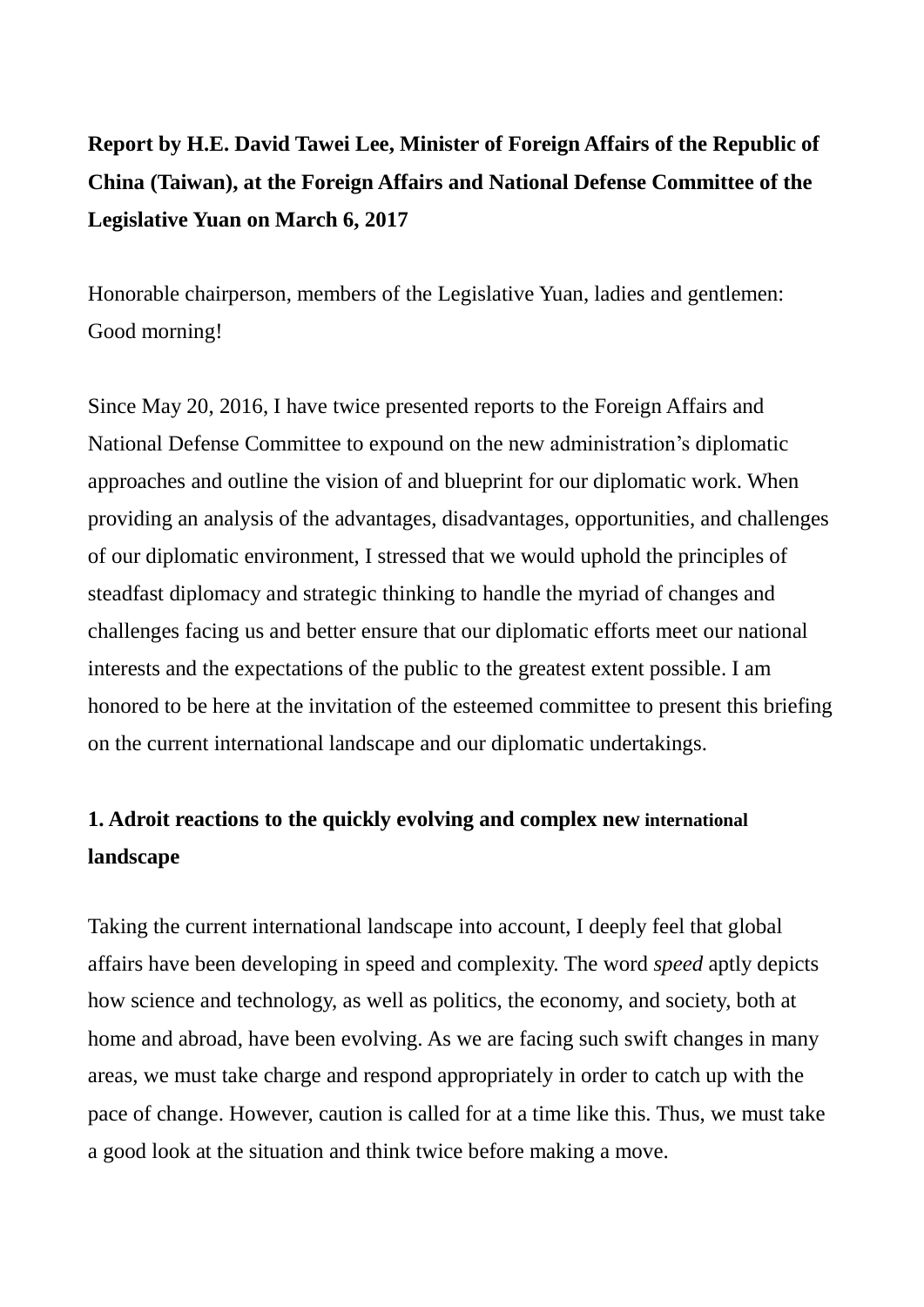With regard to complexity, we can be affected indirectly or directly by any number of factors, including the decisions, executive orders, or decision-making models of leaders of countries with which our close foreign relations are closely tied up, as well as the changes in their interactions with other countries, whether bilateral or multilateral. Taiwan, as a shipping hub in the center of East Asia, occupies a strategic position. Our interests can easily be affected when other countries in the region cooperate or otherwise interact on such issues as security, economy and trade, and humanitarian aid. The situation may become even more convoluted when a country in the region takes action to respond to the changing landscape.

The world is expected to continue experiencing rapid change this coming year. The vying for geopolitical superiority by major countries, the many variables affecting the international economy, and threats from extremist organizations and climate change feed on each other. These factors have been disrupting the balance between competition and cooperation and leading to the restructuring of the global political and economic order. As such, the *Munich Security Conference Report 2017*, which was issued after the conference took place in February, noted that "the international security environment is arguably more volatile today than at any point since World War II<sup>"</sup>

With the speed and complexity of current trends, future challenges will be more severe, requiring us to observe them more closely, evaluate them more carefully, and respond to them more rapidly.

#### **2. Current major challenges**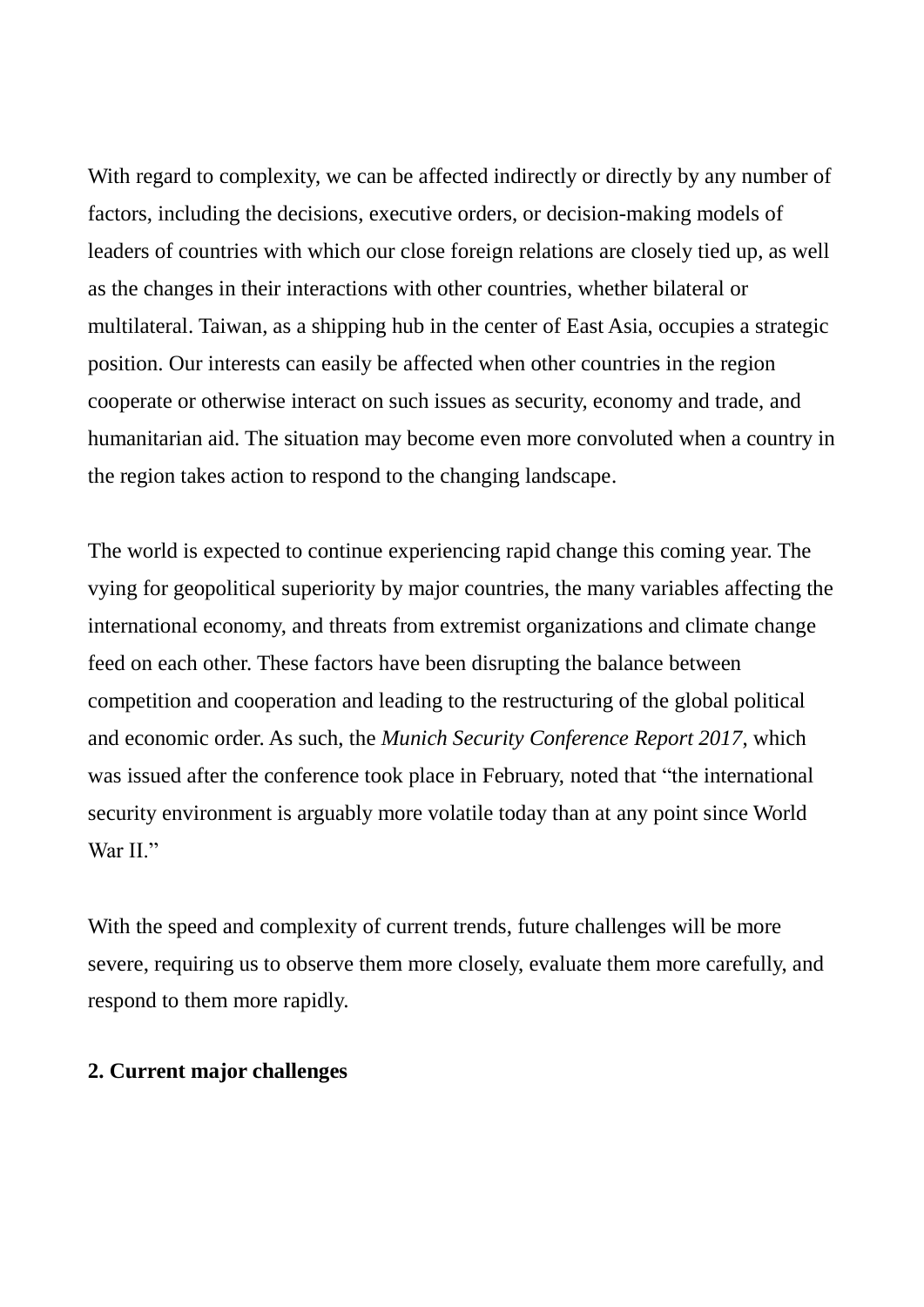### 2.1. New government personnel, policies, and global strategy under US President Donald Trump

Since taking office this January, President Donald Trump of the United States has appointed decision-making officials responsible for national security, diplomacy, national defense, and the economy and trade. He has also been laying out his administration's policies with respect to such major issues as global strategy, security, economy and trade, and immigration. In addition, he has met with leaders of the United Kingdom, Japan, and Canada, and has announced America's withdrawal from the Trans-Pacific Partnership. Of course, we have taken note of his recent interaction with the leader of mainland China. The US is Taiwan's most important ally in the international arena, and Washington has always attached great importance to the peace, stability, and prosperity of East Asia. Trump administration's future approaches to strategic deployment, security, the economy, and trade in the Asia-Pacific, and interaction with our neighboring nations will have a significant impact on Taiwan's political and economic fronts, and on the development of cross-strait relations.

## 2.2. Mainland China's continued effect on our foreign relations and international participation

Cross-strait interaction exerts the greatest influence on the development of our foreign relations, with pressure from mainland China constantly affecting our diplomatic work and international participation. Such recent incidents as São Tomé and Príncipe's termination of diplomatic relations with us and Nigeria's agreement to mainland China's absurd demands bear testimony to my previous report to you, in that mainland China's actions to constrict our international participation are growing in strength, adroitness, and intensity. Their strategy to apply constant and added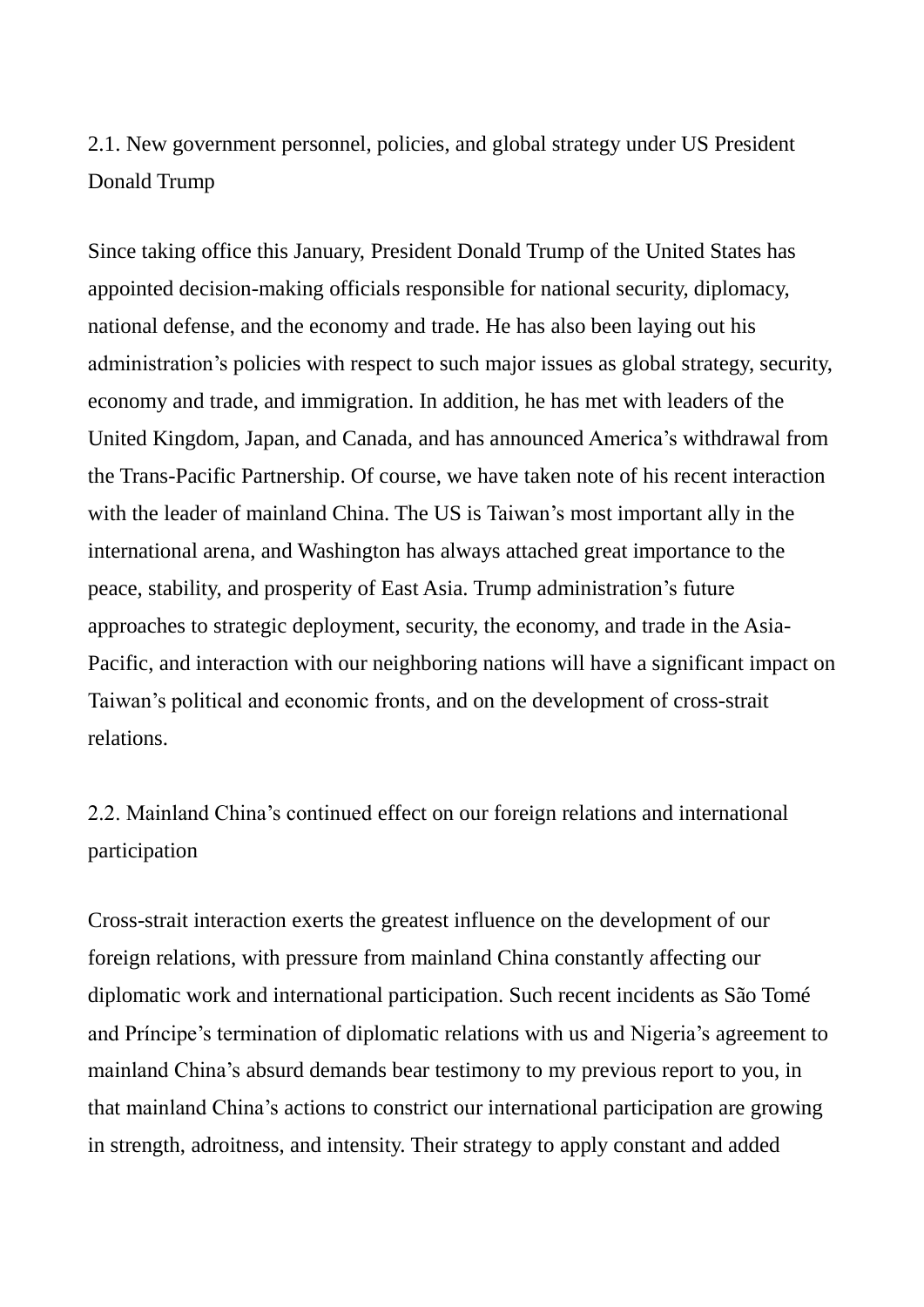pressure on us means that we will face even greater challenges this coming year when trying to maintain or expand bilateral and multilateral relations.

#### 2.3. Threats to the security and stability of the Asia-Pacific

North Korea's continued nuclear weapon and ballistic missile tests have raised uneasiness for neighboring nations. The US has announced that it will deploy a Terminal High Altitude Area Defense system in the Republic of Korea, and further enhance its relations with the Republic of Korea and Japan, thereby raising the concern of mainland China. The situation in the Korean Peninsula makes it a potential global flash point. In addition, disputes among countries claiming sovereignty over reefs and islands and their derivative maritime rights in the South China Sea continue to arise. Such actions as the land reclamation and establishment of military facilities by mainland China and the dispatch of aircraft carriers to the area by the United States have had far-reaching effects on the power balance, peace, and stability of the Asia-Pacific region.

#### 2.4. Impact of rising calls for trade protectionism on regional economic integration

Recently, anti-globalization and anti-free trade sentiments have spread all over the world, with trade protectionism surging. Long-time economic globalization and free trade trends have been facing challenges and reevaluation. Foreign trade has always been critical to the survival and development of Taiwan's open economy. Thus, the surging trade protectionism and worldwide slowdown in economic growth over many years, combined with the United States' withdrawal from the TPP and the United Kingdom's departure from the European Union, will have some impact or even hurt the momentum and extent of Taiwan's foreign trade.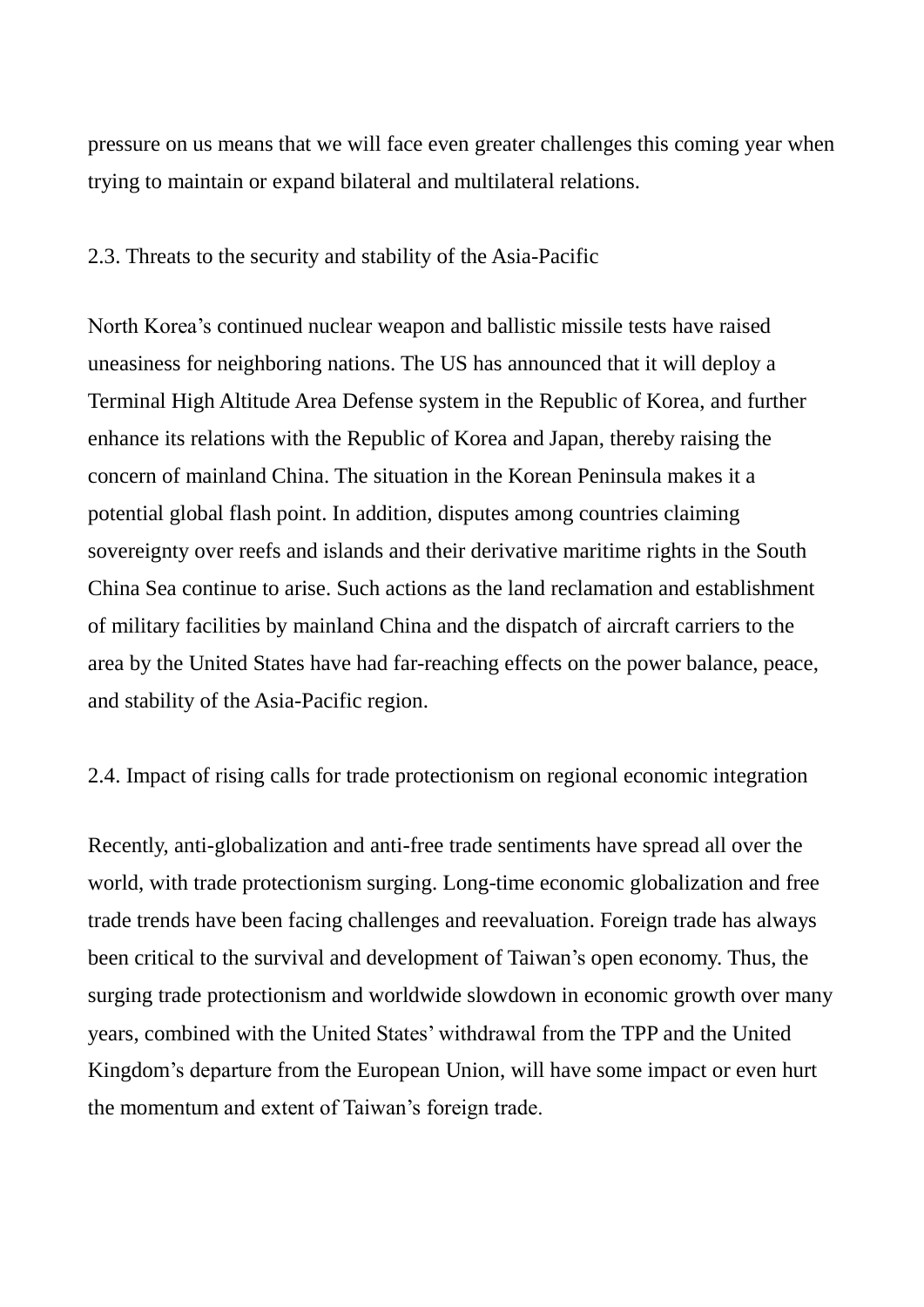#### **3. Concrete approaches for coping with changes and challenges**

In facing these fast moving and complex global trends, my colleagues at MOFA and I will continue to uphold the spirit of steadfast diplomacy with the aim to consolidate friendships with our allies, deepen bilateral cooperation, and expand multilateral participation, enabling Taiwan to keep pace with the international community. We will also apply the principle of mutual assistance for mutual benefit to strengthen interaction with allies and other important partner countries, creating a win-win situation. Concrete approaches include the following:

### 3.1. Consolidating cooperative relationships with allies

MOFA upholds the principle of mutual assistance for mutual benefit when striving to solidify friendships with allies and attain win-win objectives through joint consultations and mutually beneficial collaboration.

President Tsai Ing-wen embarked on state visits in June 2016 and January 2017, meeting with the heads of state of six Central and South American diplomatic allies in total to discuss various topics of mutual concern and potential areas of cooperation. The trips promoted understanding of how in each case the two sides can complement each other through cooperation and mapped out projects that meet the development needs of both sides, thereby realizing the principle of mutual assistance for mutual benefit.

In August 2016, Vice President Chen Chien-jen, representing President Tsai Ing-wen, went to the Dominican Republic to attend the inauguration of its reelected president, paving the way for increased bilateral cooperation marked by mutual assistance and helping realize the steadfast diplomacy policy. In September, Vice President Chen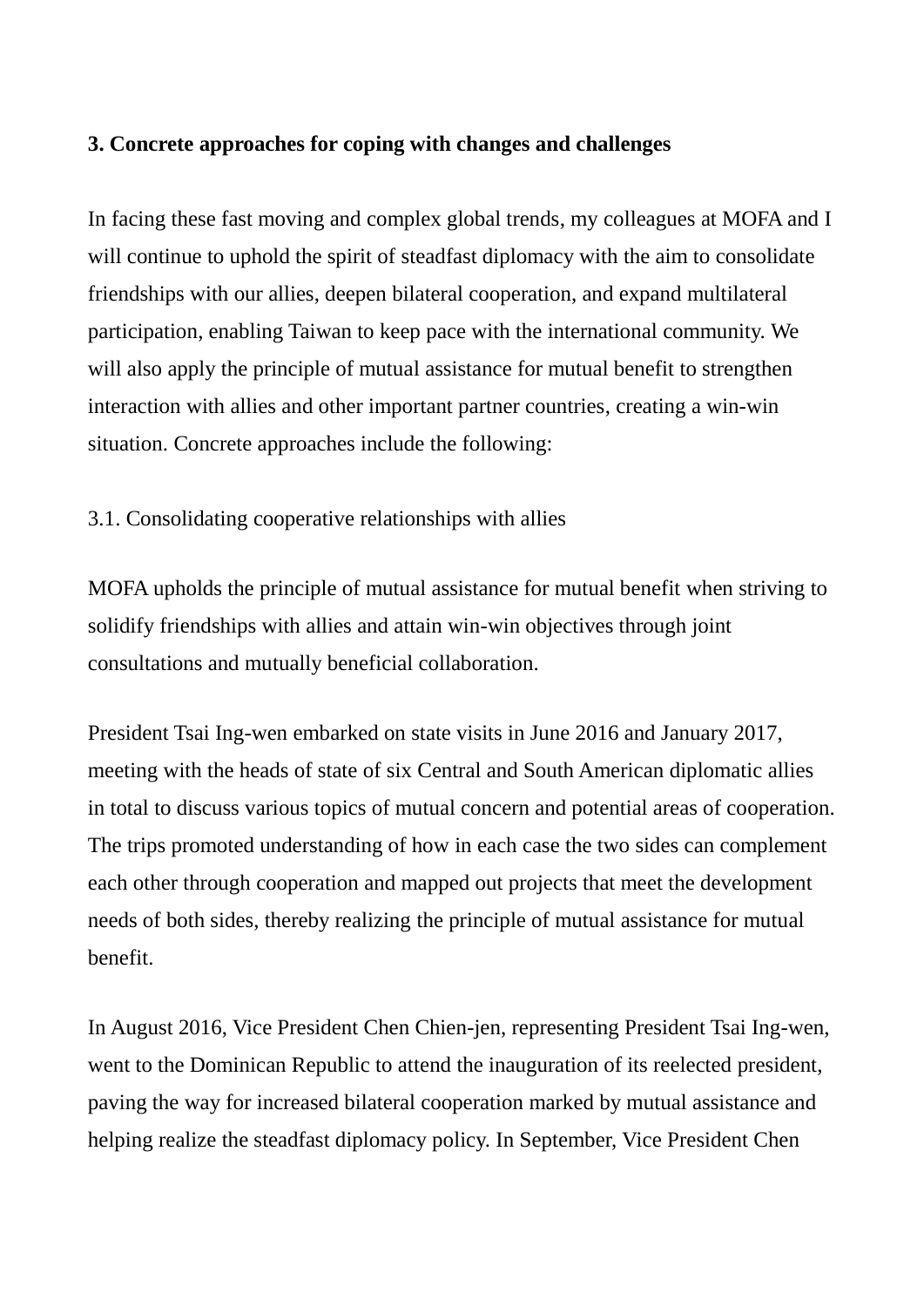flew to the Holy See as President Tsai's special envoy to attend the canonization ceremony of Blessed Mother Teresa of Calcutta, demonstrating that our diplomatic relations with the Vatican have remained firm over the years.

In addition, earlier this year I acted as President Tsai's special envoy to the inaugurations of the newly elected presidents of Haiti and Palau, where I conveyed our best wishes on behalf of the government and people of Taiwan. Thus far, bilateral cooperative programs with these two countries have been proceeding smoothly, highlighting our solid friendship with them.

The above developments demonstrate the realization and deepening of our cooperation with diplomatic allies, which has been welcomed by their heads of state. We will formulate more efficient plans in the future by taking industry and market trends into consideration, thereby helping Taiwan's industries compete in the global market.

3.2. Strengthening Taiwan-US relations and reaching new heights

Since taking office, President Tsai has enhanced our relations with the United States through prudent and pragmatic approaches. By maintaining mutual trust she has earned the affirmation of Washington. She has made transit stops this year and last year in four American cities, receiving high-level security privileges and forging closer contact with important US officials each time.

There have been many other important developments in Taiwan-US relations recently. For instance, last November James Soong represented President Tsai at the 2016 APEC Economic Leaders' Meeting, where he met with John Kerry, then US Secretary of State. They later jointly announced the establishment of the APEC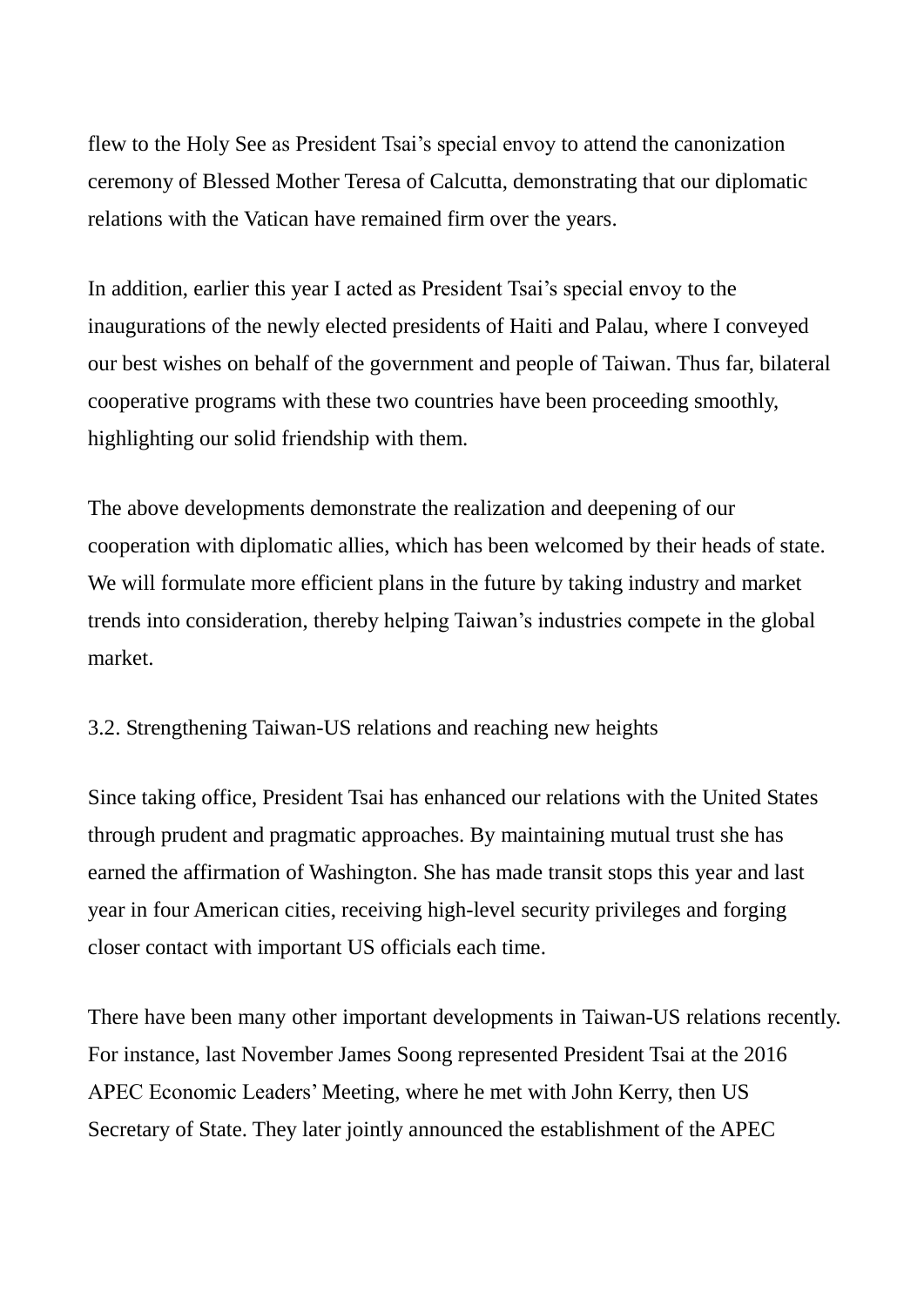Women and the Economy Sub-Fund. Also that month, the second joint committee meeting of the Global Cooperation and Training Framework was held in Taipei. Last December, the US Senate passed its version of the National Defense Authorization Act for fiscal 2017, which included wording friendly to Taiwan, for example, instructing the US Department of Defense to foster military exchanges with related ROC senior officials, and reiterating the Taiwan Relations Act and Six Assurances. It also supported regular arms sales to Taiwan, assistance to our efforts to build up effective air defense and asymmetrical warfare capacities, and our participation in bilateral military drills. Before leaving office, President Obama signed the bill, bringing it into effect.

Of course, the new administration's Taiwan policy remains a major focus for us. At their confirmation hearings, Secretary of State Rex Tillerson and Secretary of Defense James Mattis reiterated, verbally or in writing, Washington's commitment to ensuring Taiwan's security in accordance with the Taiwan Relations Act. Unlike his predecessors, Tillerson even set a precedent by verbally reiterating the Six Assurances. These instances further show that Taiwan-US relations remain strong and cordial.

MOFA will continue to pay close attention to the appointment of officials and to Taiwan-related policy developments made by the new US administration, carefully evaluating the potential effects that such actions may have upon relations between Taiwan and the US, and upon cross-strait relations and relations among Taiwan, the US and mainland China. MOFA will also continue to maintain effective communication channels with the US, urging the new administration to follow its predecessors in upholding its security pledges toward our country on the basis of the Taiwan Relations Act and the Six Assurances.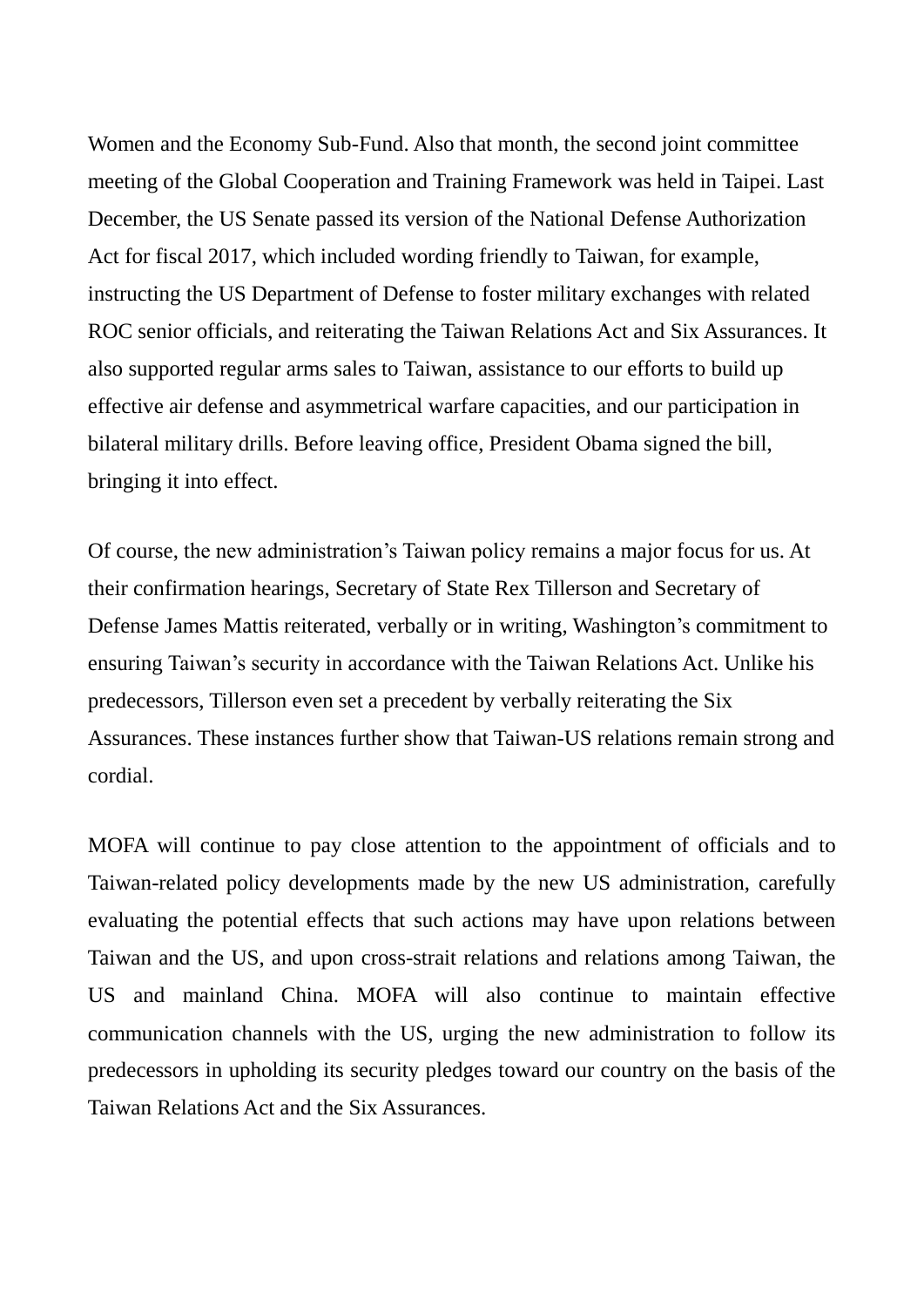3.3. Deepening exchange and cooperation with like-minded countries, such as Japan and European Union members

We have long enjoyed close relations with Japan, our most important friendly neighbor, based on substantial exchanges and mutual visits. Our countries recently held the first Taiwan-Japan Maritime Affairs Cooperation Dialogue and the 41st Taiwan-Japan Trade and Economic Meeting, as well as signed two memoranda of cooperation on product safety and language education.

Also worth noting is that the Interchange Association, Japan changed its name to the Japan-Taiwan Exchange Association on January 1, 2017—a move intended to reflect the substantial nature of the association's work in Taiwan, and highlighting positive momentum in the development of bilateral relations.

Regarding fishing rights in waters surrounding Okinotori, a matter which has attracted widespread attention, our government has always asserted that the waters in dispute are contested international waters, and that the parties involved should negotiate in accordance with international law, seeking to settle the matter in a peaceful manner. As for the operation of Taiwanese fishing boats in these waters, MOFA believes that in order to ensure Taiwan's fishing rights, proper arrangements should be made to resolve disputes peacefully through negotiation.

Taiwan and the European Union share common values such as democracy, rule of law and human rights, and the European Parliament has passed multiple resolutions in support of Taiwan's international participation, helping us gain more opportunities to contribute to the international community. We will continue to develop cooperation with EU member states at multiple levels, in multiple areas and on multiple fronts, nurturing values partnerships that yield mutual benefits.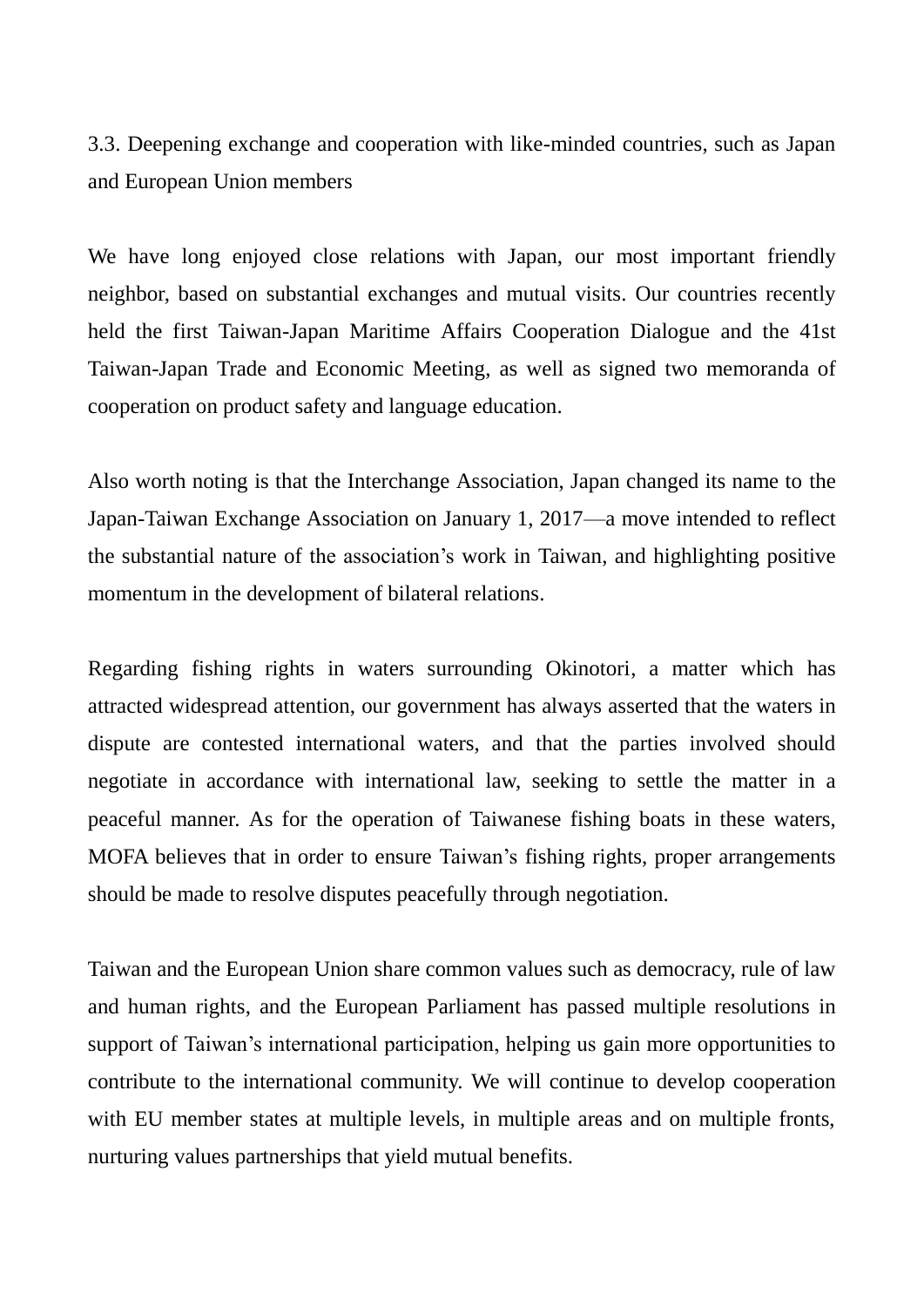MOFA will also continue to monitor as closely as possible the effect of the United Kingdom's exit from the European Union and its impact on Taiwan, especially in terms of economic and trade relations. We will continue to promote talks on a bilateral investment agreement with the EU, promote and upgrade institutionalized bilateral consultation mechanisms with both the EU and its member states, and strengthen cooperation with EU member states vis-à-vis our 5+2 Innovative Industries initiative. We will also pursue the signing of bilateral agreements in such areas as digital certificates of origin, education-related cooperation, energy transition, and the combating of trade customs fraud.

3.4. Advancing more comprehensive relationships with major partner nations under the New Southbound Policy

The nations of Southeast Asia are among our major trading partners and represent key investment sites for Taiwanese businesses. They also serve as popular destinations for overseas compatriots. Taiwan has long maintained close contact with the region in terms of economics and trade cooperation, and people-to-people exchanges. To strengthen ties with the Asia-Pacific region and the wider world, and to actively promote the New Southbound Policy, MOFA and its overseas missions will continue to enhance Taiwan's relationships with ASEAN nations, South Asian countries, and New Zealand and Australia. Concrete approaches for reaching this goal will include: promoting mutual visits and think tank exchanges; strengthening institutionalized bilateral and multilateral cooperation; launching mechanisms for dialogue between Taiwan and ASEAN nations at all levels; expanding visa-issuing services; attracting more tourists from the region to Taiwan; promoting city diplomacy and international exchanges; holding training programs; and seeking business opportunities. By taking as wide an angle as possible in developing comprehensive relationships, we will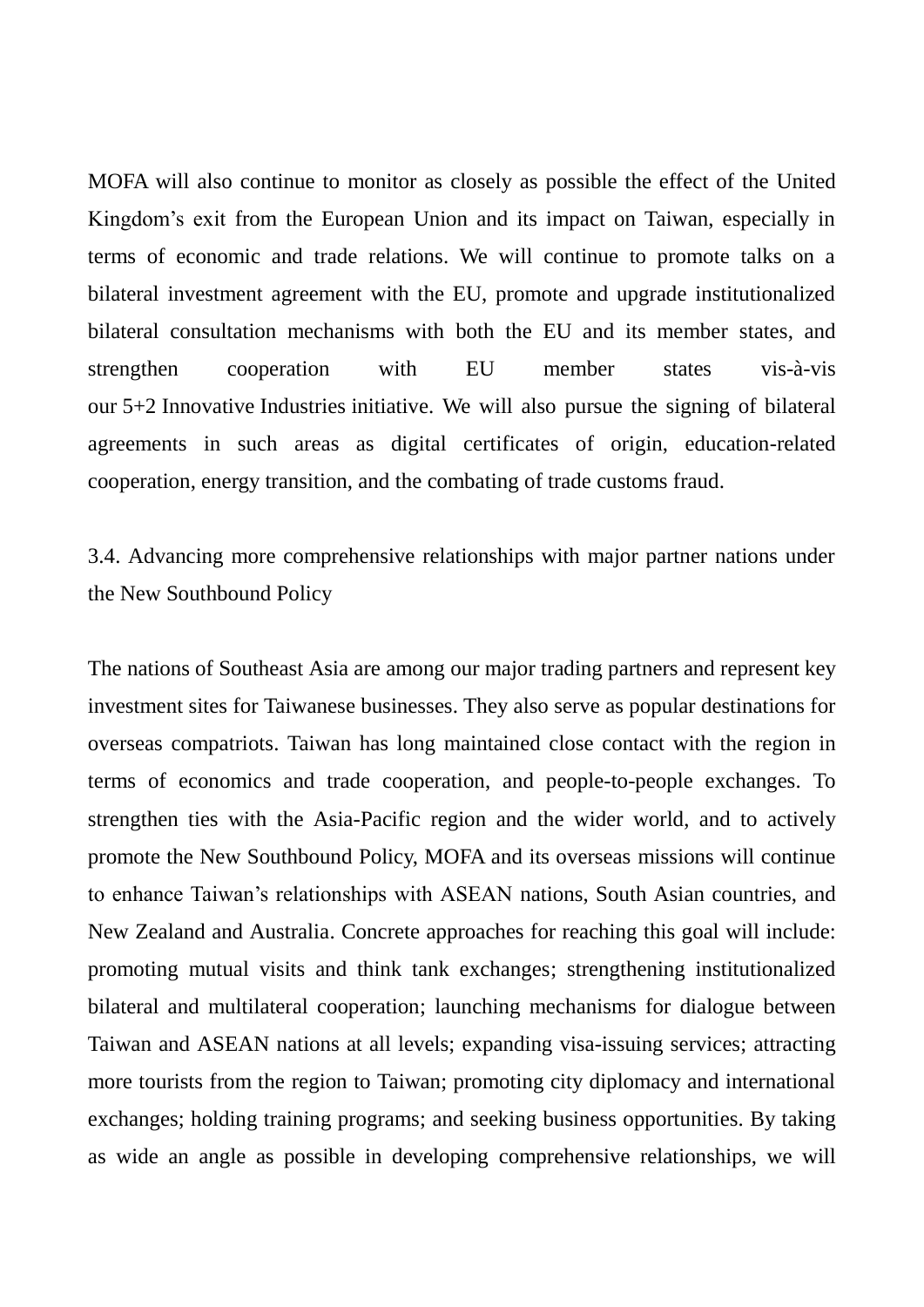become progressively better positioned to advance links and enhance our overall relationship with ASEAN and South Asian nations.

3.5. Continuing to promote professional, meaningful participation in international organizations, making our contribution to the international community

Participation in international organizations is vital for Taiwan in making its contribution to the international community, in bringing soft power into play, and in expanding key channels so as to generate greater international presence. As a responsible member of the international community, it is both our right and obligation to participate in discussions concerning the wellbeing of the human race, and while we at MOFA understand the sense of frustration and injustice that people feel whenever our bids for international participation have been rebuffed, we also feel it is our unshakable responsibility to turn things around. Demonstrating Taiwan's professional strength is what lies at the heart of our desire for international participation—to show that Taiwan and the international community can interact on the basis of reciprocity and mutual benefit—and MOFA will continue to follow the principles of pragmatism, professionalism and seeking practical impact as we strive to promote related work in concert with other ministries and agencies.

Elsewhere, there has been great concern as to whether Taiwan will be invited to attend the World Health Assembly (WHA) as an observer this year. This would mark the ninth consecutive year that we have taken part in the event, which enables Taiwan to make a professional contribution to international medicine and disease prevention. We continue to express to the WHO our hope of being invited to attend the WHA, and have asked our diplomatic allies and other like-minded countries to support our cause so that we can continue to maintain this pragmatic and meaningful approach to participation.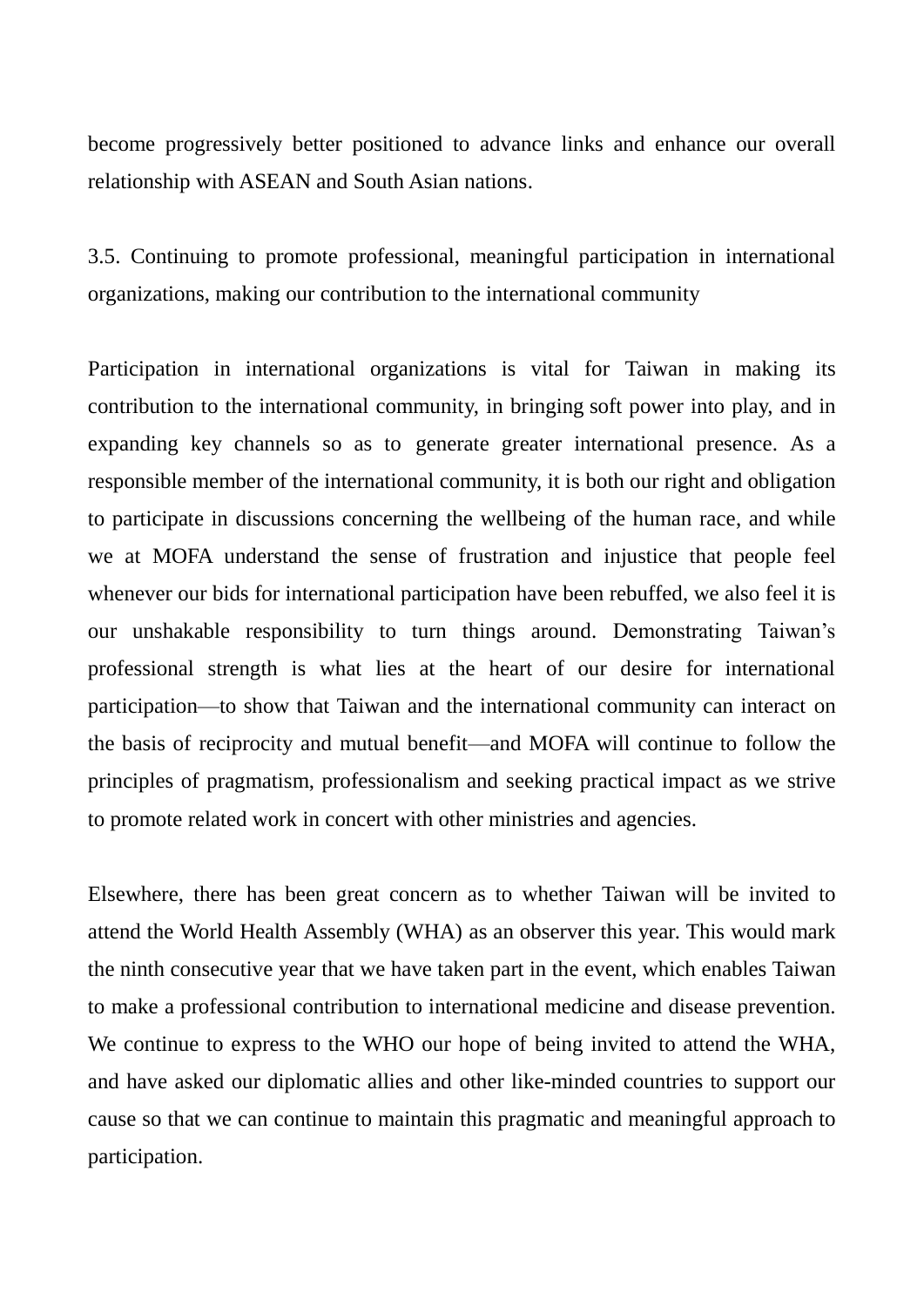3.6. Continuing to safeguard sovereignty over the South China Sea Islands and maintaining regional peace and stability

The ROC enjoys indisputable sovereignty over the South China Sea Islands and their relevant waters in accordance with international law and the law of the sea. Issues in the South China Sea are complex, however, involving quite a number of nations and overlapping areas among claimants. Working in accordance with international law and the law of the sea, MOFA will safeguard our nation's sovereignty, fishing rights and related maritime rights in the South China Sea, allowing Taiwan to uphold freedom of navigation and overflight within the context of peace, humanitarian assistance, ecology and sustainability. We will also work with all parties concerned to advance peace and stability in the South China Sea, and jointly preserve and develop resources in this region through negotiations conducted on an equal standing.

3.7. Expanding economic and trade cooperation through bilateral and multilateral economic and trade frameworks

To respond to the latest developments in global economics and trade, assist domestic enterprises in expanding overseas business opportunities, strengthen both global and regional economic and trade links, and raise the competitiveness of Taiwanese industries in the global market, the government continues to take proactive measures to promote the signing of related economic and trade agreements with major trading partners and the nations targeted by the New Southbound Policy. This will expand cooperation in economics and trade and achieve a mutually beneficial, win-win situation.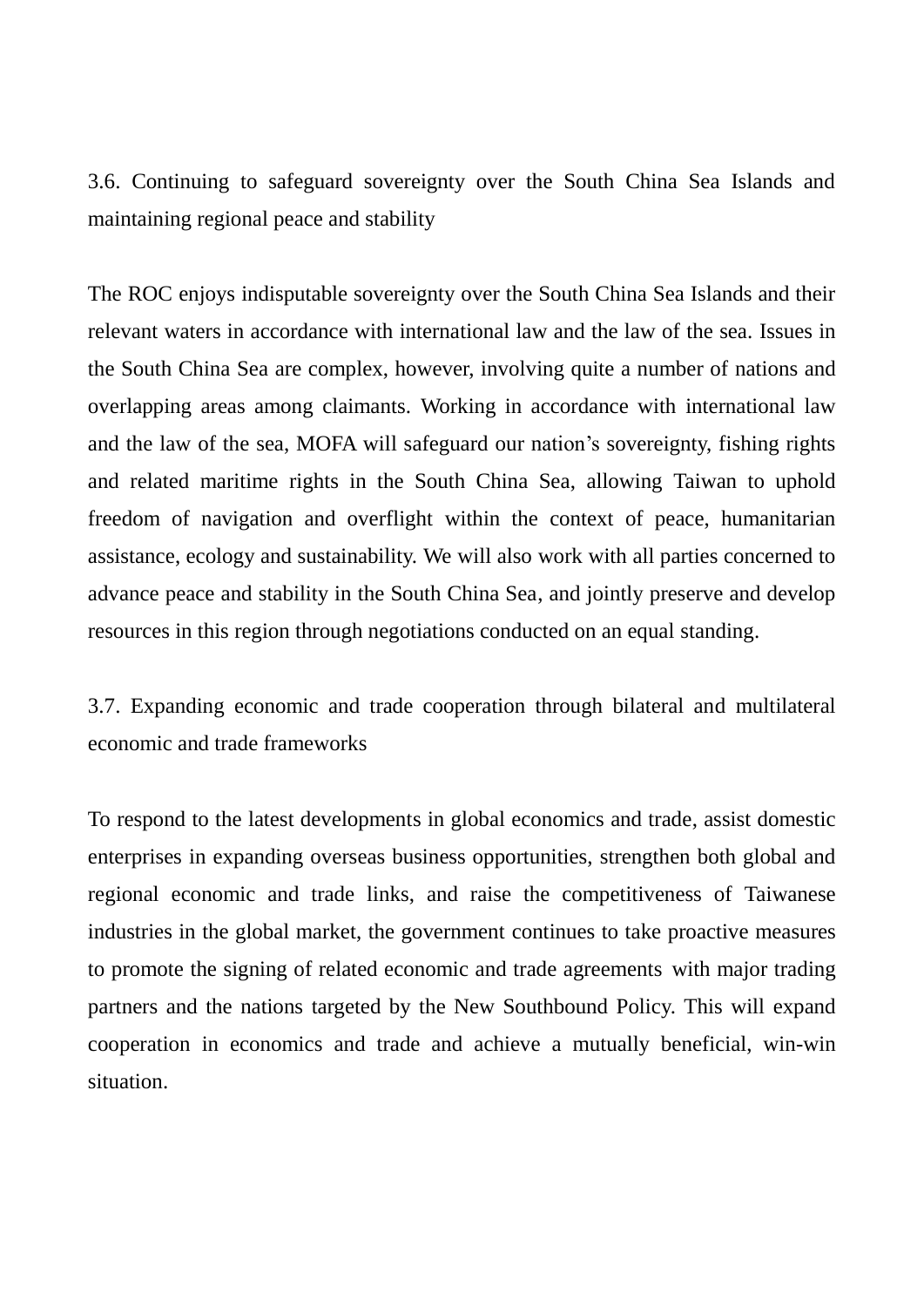3.8. Allowing civic strength and soft power to flourish through the integration of local governments, NGOs and business resources

To earn greater international visibility and recognition for Taiwan, and to strengthen the depth and breadth of international cooperation and exchange, MOFA has been actively assisting local governments to promote city diplomacy and to engage in experience-sharing and exchange in such areas as smart machinery, aerospace technology, green energy, youth startups, tourism, and disaster prevention. Looking ahead, MOFA will continue to strengthen the capacity of and participation among local governments, NGOs and other civilian groups, and the younger generation and businesses, uniting such forces so as to promote comprehensive diplomacy, and fostering convergence and exchange between Taiwan and the rest of the world.

In addition, to fulfill Taiwan's responsibilities as a member of the international community and to actively give back to that community, over the past five months the government has provided humanitarian assistance to a number of diplomatic allies, including Haiti, in the wake of natural disasters. We have also been involved in humanitarian activities with and at the invitation of the United States, including the donation of mobile hospital units to Iraq last October, earning plaudits from the US and the international community. Going forward, MOFA will continue to strengthen its cooperation with NGOs, local governments and similar actors across Taiwan, pooling resources and combining strengths so as to promote and highlight the soft power found within Taiwan's civil society.

#### **4. Conclusion**

Lack of gunsmoke notwithstanding, Taiwan can most certainly be said to be engaged in a constant and continuing battle on the diplomatic front. Faced with this fast